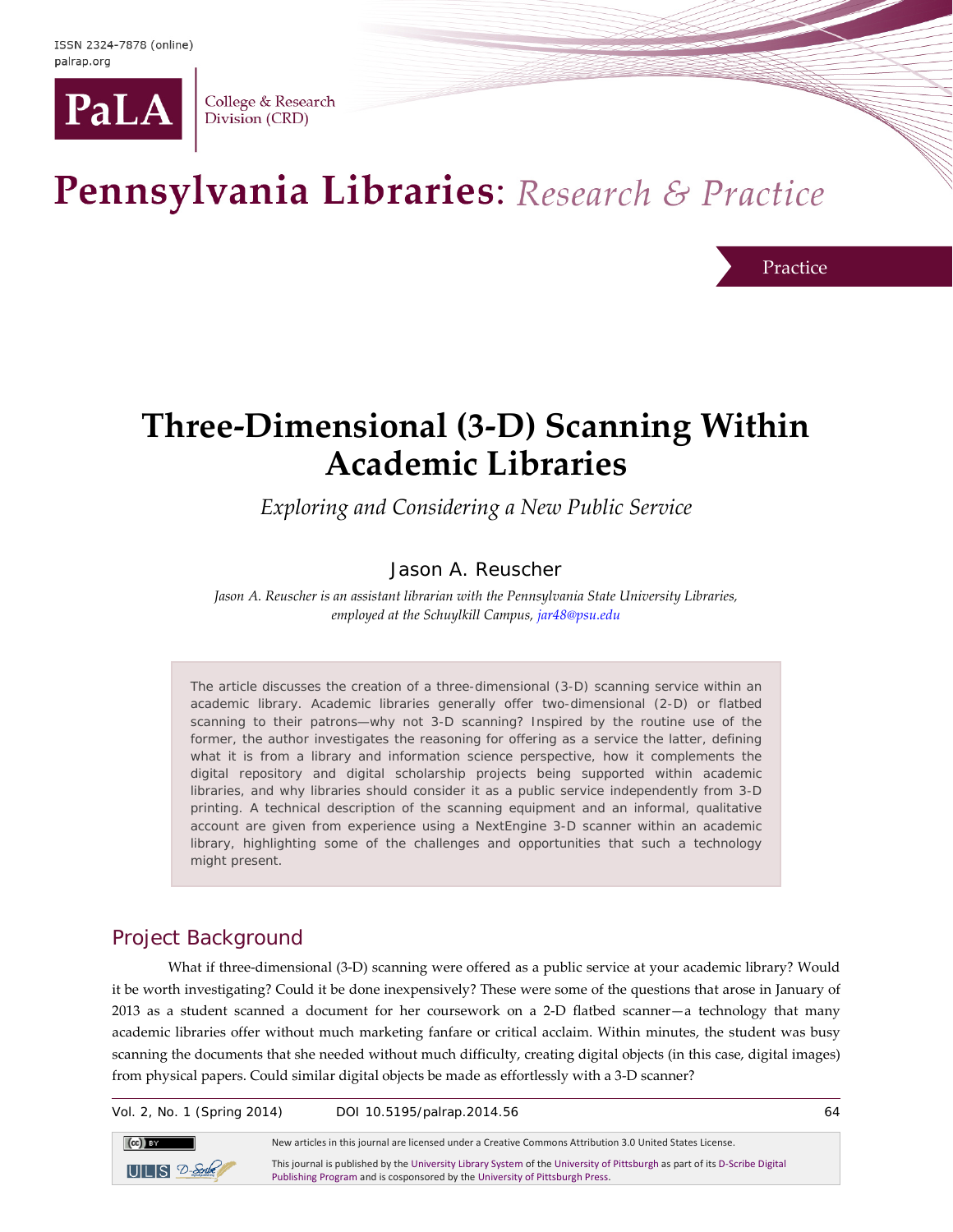A basic, non-scientific definition of 3-D scanning is that it is the 3-D printing process in reverse, or a complementary process to 3-D printing technology. Three-dimensional printing takes virtual data and makes it into reality, be it a toy, a gear, a medical prosthesis, or even a piece of meat, whereas 3-D scanning takes a physical object and creates a digital object (and also the raw data) from it. If created by faculty and students during scholarly research, digital objects and their data can be of significant interest to academic libraries. Successful research and

scientific breakthroughs can elevate the digital objects that produced these successes into a university's digital assets overnight, and academic libraries should be interested in not only providing the technical services needed to collect, organize, preserve, and make accessible these objects, but also in providing the public services needed to conceptualize them and even bridge the digital divide among their patrons. Preliminary research suggests that digital objects can even become digital possessions of sorts (Cushing, 2013), and it is possible that future generations of faculty and students alike will expect a ubiquity of means in their creation as well as in their accessibility and preservation. Within the Pennsylvania State University Libraries, there has been great emphasis placed on ScholarSphere, which is an online repository for many of the digital data or project notes created by



Figure 1 *NextEngine 3-D scanner in the Media Commons Lab.*

faculty and their students throughout the research process.<sup>[1](#page-5-0)</sup> As such, it seems to be an ideal time to begin investigating 3-D scanning as a public service within the Pennsylvania State University Libraries.

From a public services standpoint, libraries have been experimenting with 3-D printing technology (and sometimes 3-D scanning) for a few years already, and the popularization of 3-D printing as a public service through *makerspaces* or *hackerspaces* is a service that some public and academic libraries now offer (Kalish, 2011). Three-D printing is an interesting technology, but as a library public service it has the potential to become time-consuming and cumbersome to build, maintain, schedule, and troubleshoot the equipment without the proper funding and staff expertise. Bundling of 3-D technology services also can create confusion between scanning and printing processes—it all becomes 3-D printing to the patron and even to some librarians. However 3-D scanning can be offered without 3- D printing as a new public service; it can be a scalable, cost-effective way to invest in 3-D technology and digital creation without the difficulties of 3-D printing.

In the past, 3-D scanning within academic libraries required considerable funding and collaboration with specialized research departments and federal funding, such as the Sheridan Libraries' Digital Hammurabi project at Johns Hopkins University [\(www.jhu.edu/digitalhammurabi\)](http://www.jhu.edu/digitalhammurabi/), which cost a little over 1.5 million dollars (Higgins, 2002). Many museums and archives have also adapted this technology to make their collections more accessible, though their efforts have been largely a technical service (Wachowiak & Basiliki, 2009). Recently, the Smithsonian Institution unveiled 3-D scans of some of its collections under the moniker Smithsonian X 3-D [\(3d.si.edu\)](http://3d.si.edu/) (Taylor Sulick & Haberacker, 2013). Patrons now have the ability to browse museum pieces or specimens online or download the digital objects for study in addition to the raw data for 3-D printing. Even in this innovative approach, the initial scanning process remains an internal service to the Smithsonian and not a public service that allows patrons to create personal or localized digital objects or possessions.

Academic libraries have spent significant time and money in creating their own 3-D collections over the past decade to meet the accessibility demands of online patrons, yet it seems puzzling that they have not considered 3-D scanning as a public service to support new models of scholarly research and digital object production. The creation of digital repository services, the drop in the cost of 3-D scanning combined with the development of intelligent scanner software, and the interest in digital projects in the arts, humanities, and sciences all seem to indicate strategic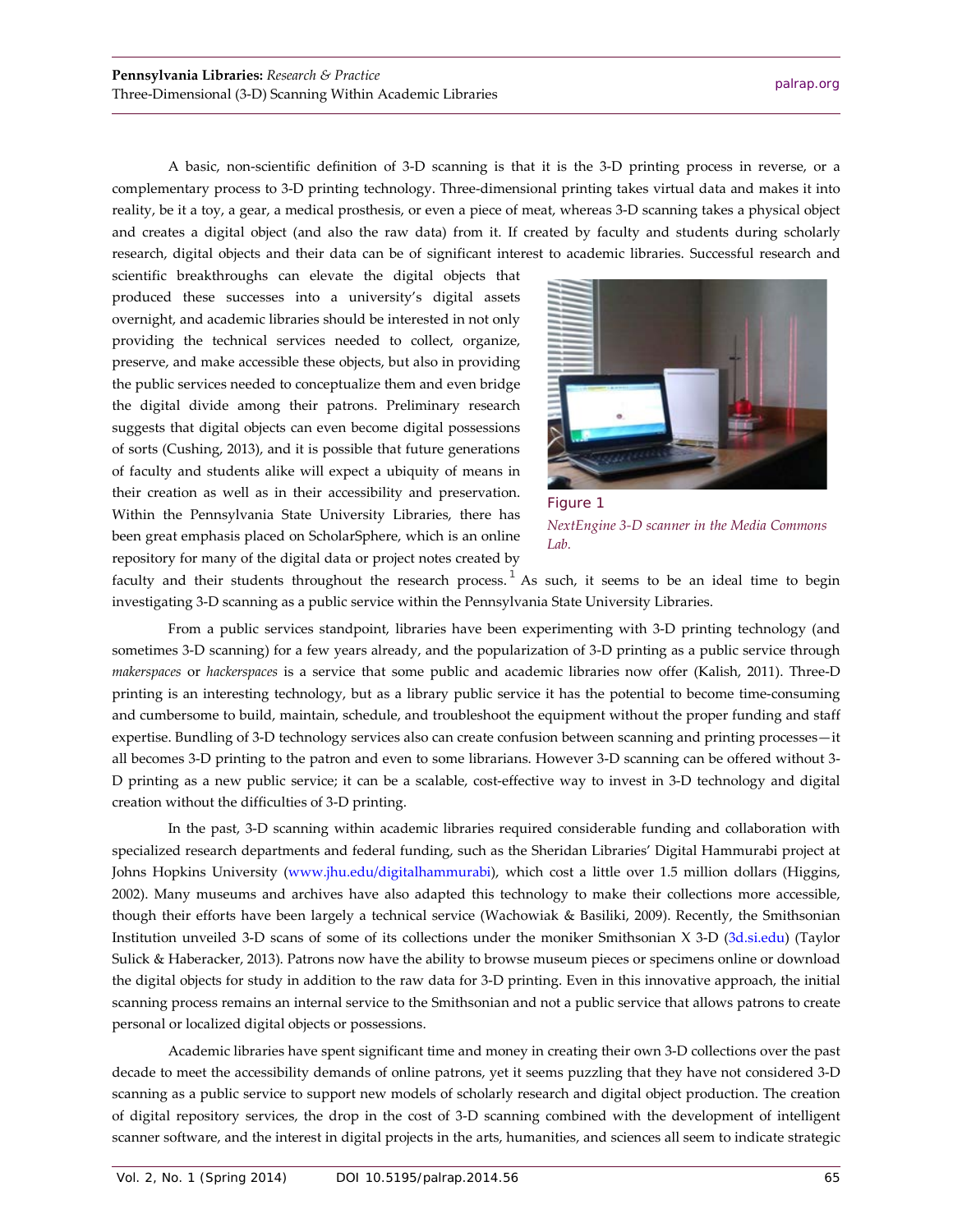investment in this technology. Already there are efforts underway at the Swiss Federal Institute of Technology in Zurich (ETHZ) to develop a mobile app that allows for 3-D scans from a smartphone or tablet. [2](#page-5-1) Nevertheless, academic libraries still have an opportunity to fill a public service niche that student and faculty require for projects, along with fostering a social and technological equity in making this a public service. Almost any library can accommodate a 3-D scanner with a modicum of space set aside, and both patrons and librarians alike no longer need a great deal of technical skill to set up, maintain, and troubleshoot the latest generation of 3-D scanners. The centrality of the library on many campuses ensures that access to 3-D scanning across all disciplines is possible and not limited to the work schedule of any one academic department or discipline.

At the time of the initial research for this project in April 2013, few academic librarians were in the process of writing and publishing about 3-D scanning as a public service, with the notable exception of fellow librarians at Dalhousie University Libraries in Halifax, Nova Scotia (Groenendyk & Gallant, 2013). Others had begun to offer printing and scanning services similar to Dalhousie in 2013 or earlier but had not published their findings or impressions of the technology within the corpus of library literature.[3](#page-5-2) This lacuna compelled the author to include some of his exploratory and technical experience with 3-D scanning in an academic library, along with some early observations about the technology and its place in public service, independent of the bundling of 3-D technology service that many libraries are offering.

#### The Equipment

An investigation of the technology of 3-D scanning was conducted in April of 2013. Two of the most important factors that guided the investigation were providing a scanner that required as little training as possible and choosing a scanner that met the quality needs of even the most discerning of faculty. The NextEngine 3-D scanner manufactured by Shape Tools, LLC, was affordable, easy-to-use, of professional quality, and small enough not to dominate or permanently alter a public space within the Pennsylvania State University Libraries' Schuylkill campus location (also known as the Ciletti Memorial Library). Other scanners were considered, including the MakerBot Digitizer, but the quality level of individual scans and the potential to scan large objects was the deciding factor for future development. After discussion with the campus instructional designer, teaching faculty, and fellow library colleagues, enough of an interest was expressed to pursue an innovative microgrant internal to the Pennsylvania State University Libraries that would allow collaboration on a new library service that students could use within their coursework and projects.<sup>[4](#page-5-3)</sup> While a 64-bit Windows operating system is preferred (XP, Vista, or 7), a 32-bit Windows environment will also work, though scanning and editing concurrently is not as efficient—there is some lag-time when attempting to do both. If possible, it is recommended to run in a 64-bit Windows environment with a 2.5 GHz Dual-Core processor (or higher), 4 GB of RAM, and a dedicated graphics card of 512 MB capacity.

#### The Scanning Process

The NextEngine scanner emits a twin array of four Class 1M, 10 mW solid state lasers with custom optics 650 nm wavelength that scan in parallel across the surface of an object using a MultiStripe Laser Triangulation technology. This allows the scanner to cross-validate the geometric data it collects and results in a smooth, nearly flawless surface scan. Options within the ScanStudio HD software allow for close-up or macro scans, standard scans, and an upgrade that allows for large, composite scans. Scanned objects can be either placed on the AutoDrive, which is a platform that communicates directly with the scanner via wired hookup (as seen in Figure 1) and rotates the object in pre-defined intervals, or scanned freestanding, which requires the user to move the object or the scanner for additional scans. The time it takes to scan an object is largely dependent on the specified resolution and the number of scans. A high-resolution scan with 10 or more intervals can take up to 45 minutes, whereas a low-resolution,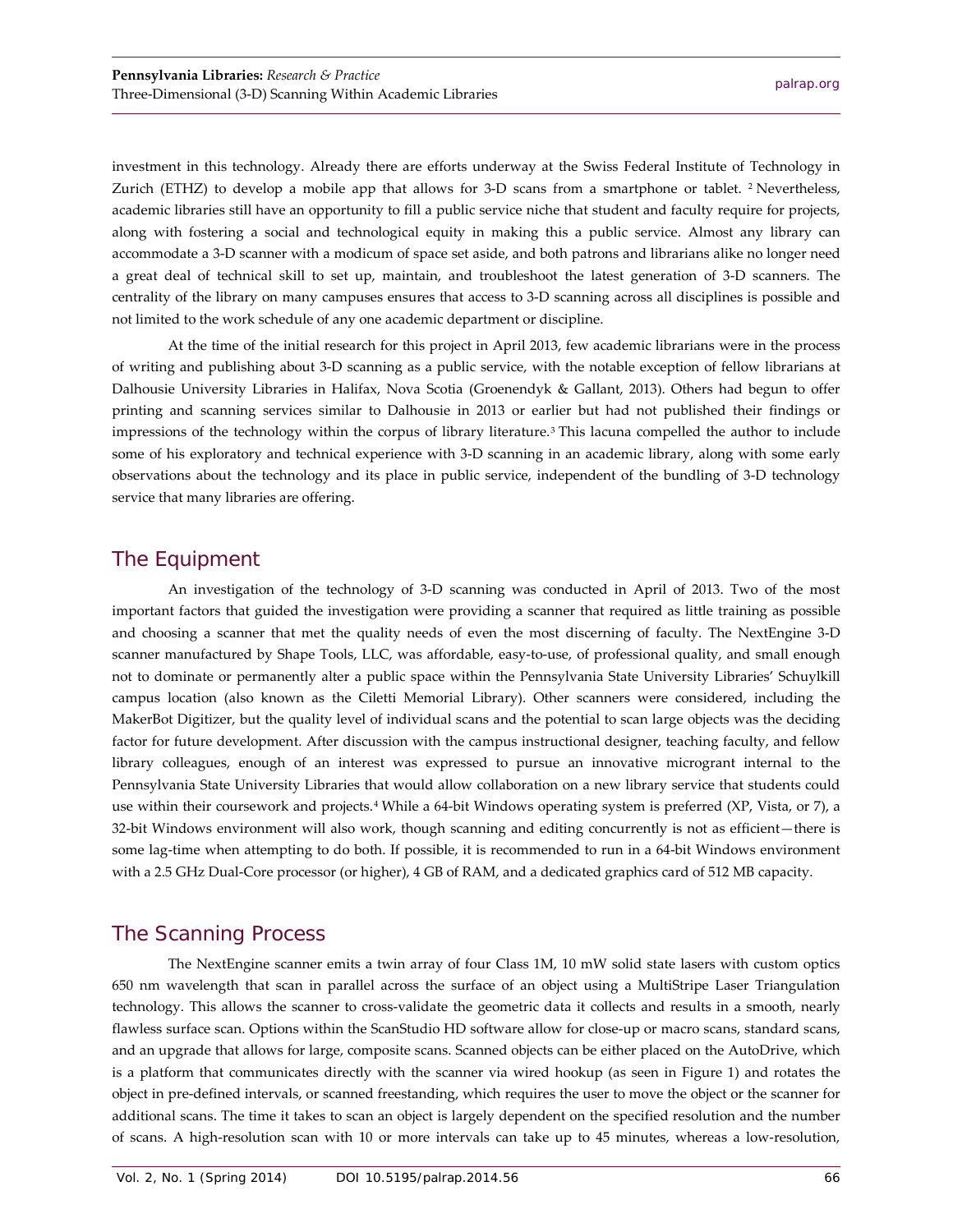single-shot or triptych scan can take 5 to 10 minutes. If the patron's need is form over function, it is recommended to do the scanning in a dark space to allow the scanner's lighting and photographic system to image the surface of the object. If the objective is to have a functional scan for later printing or production without qualms over surface image quality, then it can be scanned in nearly any moderately lit space.



Figure 2 *A mesh view of a gear in ScanStudio HD.*

The ScanStudio HD (Figure 2) software is intuitive and accommodates all levels of expertise. Many functions have the ability to autocorrect or extrapolate user needs, such as filling holes in the scan, creating a water-tight model for later printing or milling, trimming out material not needed within a scan, or aligning separate scans to create a 3-D model with a few mouse clicks. The degree of depth in the scan is impressive (in both high- and low-resolution scans), and even the most minute features of an object can be edited easily. Also, intelligent software features can be turned off for more advanced users who require greater precision. Once an object is scanned, a patron has the option of viewing the scan in four different modes: color, shaded, mesh, and points, all of which provide a different perspective and means to edit the scan.

Scans can be saved in a native file format (SCN) that does not require importing and exporting of work for future use. If a patron needs to save in another file format for post-scan editing or use in another application, files can be saved as other file extensions within the ScanStudio HD software. For example, the OBJ or object file extension stores the object code or raw scanning data and could be computed and analyzed with customized programs, or a

PLY (polygon file format) file extension, which stores the code in a polygon file format that includes color, transparency, and texture coordinates, could be further edited or manipulated by photo-editing software for projects, presentations, and displays. Other file formats, such as IGES (initial graphics exchange interface), STL (stereolithography or Standard Tessellation Language), and STEP (standard for the exchange of product data), allow for the easy exchange of digital data within design software, such as CAD, or for rapid prototyping and manufacture.

Not all objects have to be scanned in a 360-degree perspective, and the scanning software allows considerable latitude in how a user scans an object. Successive scans of an object can be merged into a more complete scan if desired. For instance, one of the first scans conducted was a flat piece of shale that included the fossilized remains of an extinct fern (Figure 3).<sup>[5](#page-5-4)</sup> The scan did not need to be entirely three-dimensional, as the fossilized remains were found only on one side of the shale piece. Thus a high-definition,



Figure 3 *Fossilized fern scan converted to JPEG format.*

one-shot scan was taken multiple times and all the images were merged together and edited, a process that took 10 to 20 minutes to complete. After saving it as an OBJ file to preserve its colors, the file was opened in Adobe's Photoshop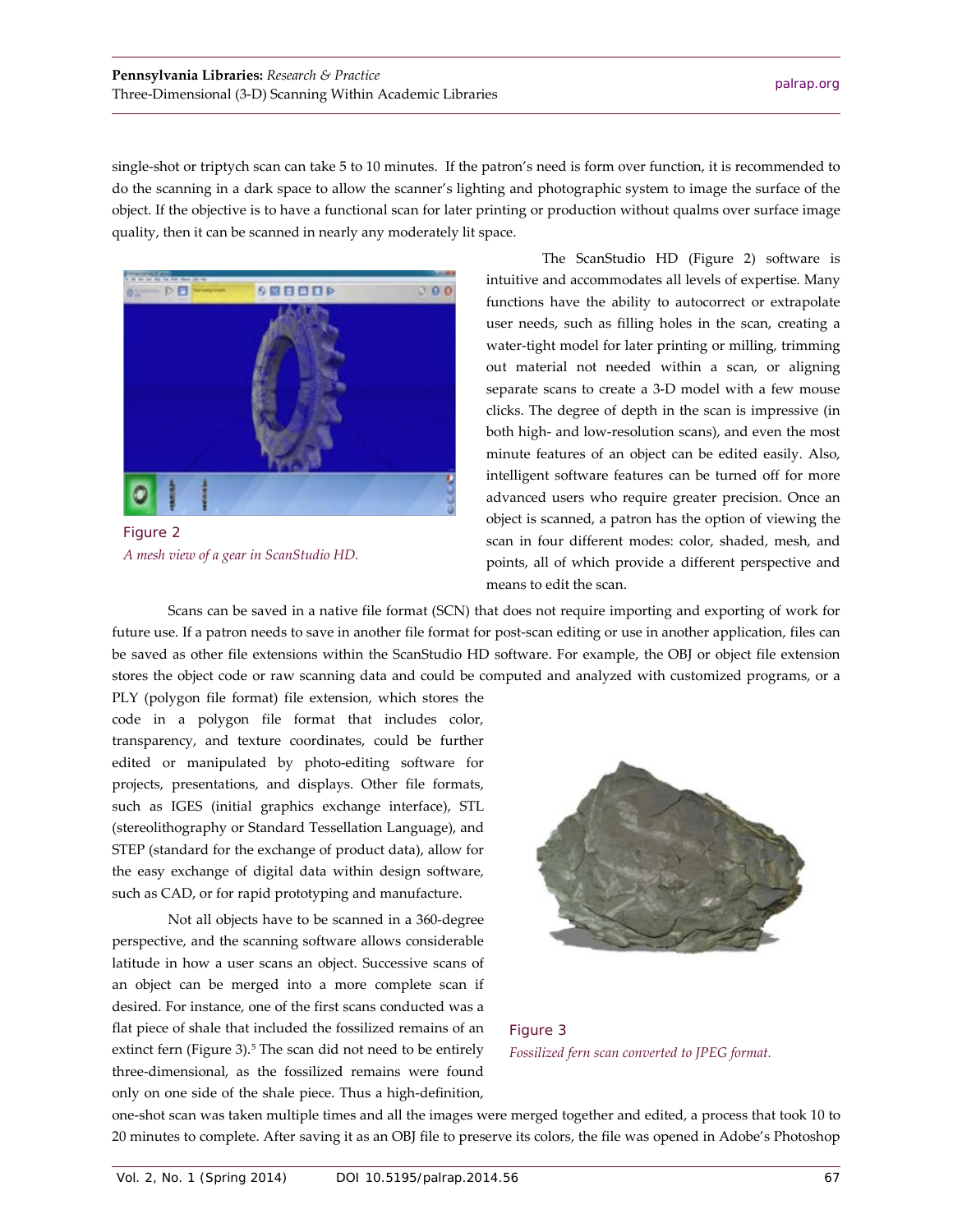CS6 and from there saved as a JPEG file to be used on the library's website or as a backdrop to a professional poster or display.

From an online or distance learning perspective, the ability to scan unique, real-world objects to enhance learning beyond the textbook and share online is significant. Faculty teaching any class, be it in-person, blended, or strictly online, would have the ability to share unique or fragile items without the danger of damage to the object. Objects from special collections libraries or from a faculty member or campus collection can be opened up in ways that encourage a more idiosyncratic approach to learning in higher education. Similarly students with access to this technology can now create their own scans of objects to share in conference poster sessions or class presentations without having to resort to generic stock photos or images.

#### 3-D Scanning as a Public Service

As of mid-January 2014, the scanner is now available for checkout and use within the University Libraries' Media Commons room at the Pennsylvania State University, Schuylkill campus. While the scanner is designed for mobility (it has a threaded hole in the bottom to be mounted to a commercial-grade tripod), it was decided to keep the scanner within the library initially on a renewable four-hour checkout. The scanner and peripherals are housed in a secure case rather than the shipment box for further protection and security. The scanner software was installed on a laptop and is available for checkout on the same terms as well. The instruction manual is available within the software as a PDF and is also available in a printed copy with some setup best practices to be included. It is hoped that the scanner will find a more permanent place within the library with a dedicated workstation that will obviate the setup/teardown procedure, but until that time, the laptop checkout is the only option available as determined by the Pennsylvania State University Libraries' Digital Library Technology Department. Depending on demand, there



Figure 4 *Scan of a human vertebra rendered in a JPEG format as a prototype for the campus grant proposal.*

may be a need to offer a scheduling process to use the scanner in the future as well. The 3-D scanner was set up late in the fall semester of 2013. Some advertising of the new service was done on campus *bluescreens* (digital signage throughout campus) and the libraries' website, which generated some initial inquiries from campus students from a variety of academic backgrounds and intended majors. During spring semester of 2014, undergraduate students began working with campus faculty on a multi-semester project that would require 3- D scanning.

At the time of the microgrant proposal (April 2013), faculty in the humanities expressed an interest in scanning artifacts that would supplement their lectures and online discussions in literature and history, but those interests and needs have largely been eclipsed by Information Sciences and Technology (IST) and Biology faculty, who received a grant to pursue the development

of a mobile application that will utilize the scanner. This app will largely be developed by students for students studying human anatomy and physiology, with scans of various bones being utilized in a mobile app that will both inform and quiz students in a game environment (Figure 4). An informal workshop was given in December of 2013 to familiarize IST students and faculty working on the project with setup and use of the scanner with more workshops planned as needed. Penn State students unaffiliated with the Schuylkill campus have expressed interest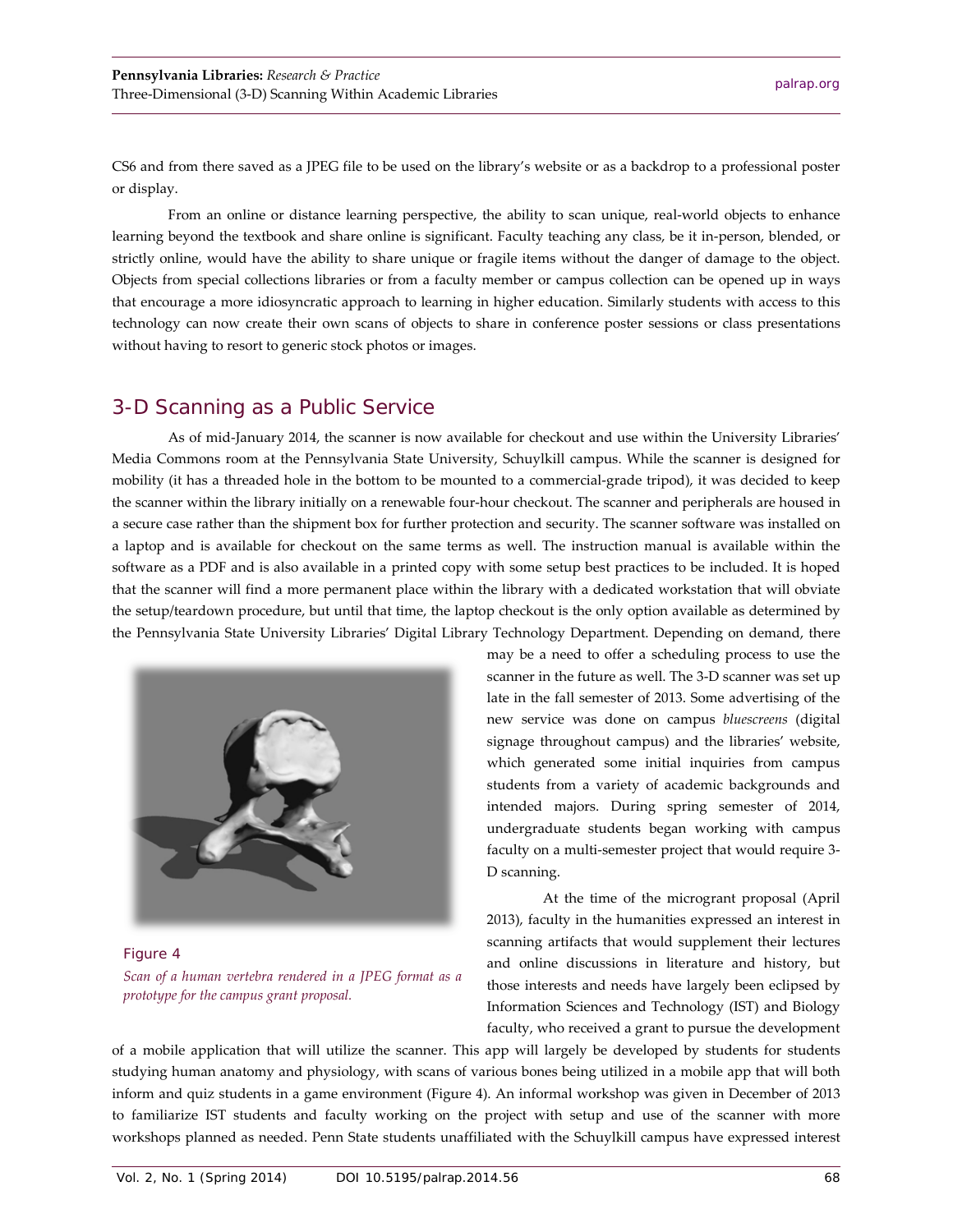in using the 3-D scanner for course-related projects, though travel time and distance was the limiting factor in their utilization of the scanner. It is hoped that the combined faculty and student interest in formal project work will create word-of-mouth interest within the campus community.

#### <span id="page-5-0"></span>Tentative Outcomes

<span id="page-5-4"></span><span id="page-5-3"></span><span id="page-5-2"></span><span id="page-5-1"></span>Preliminary discussion with students using the scanner indicates that the scanner itself is easy-to-use. However, the AutoDrive (the rotating platform that holds scanned objects) operates erratically at times, especially when the additional peripherals are attached. It is unclear whether this is due to poor design of the AutoDrive or faulty manufacturing, but the piece was returned under warranty and awaits replacement. Because of this small setback, the students are working on the programming of the game rather than the scanning of the bones at present. As this is a multi-semester project, the students have indicated that they plan to scan the majority of the bones over the summer sessions. A survey will be sent to the students working with the scanner to gauge their interest in the technology and their thoughts about its usability and the effectiveness of the scanner as it supports their learning. If the suggestions are positive, there is the possibility to apply for further funding to purchase additional hardware or the more robust version of the ScanStudio HD software, which allows for composite scans. There is also the possibility of creating a practical workflow for other Pennsylvania State University Commonwealth Campus Libraries to easily adopt this new technology and service at their locations.

#### **Conclusion**

Three-dimensional scanning is a realistic option for academic libraries to pursue as a new public service. It is a way for libraries to explore digital object creation without investing too heavily in equipment, physical space, and outside technical expertise while complementing the digital repository services being offered to patrons. Academic libraries are uniquely positioned to offer a means to create digital objects, facilitate collaboration, and foster creativity and innovation in developing digital objects and information for scholarly and scientific research among all library patrons.